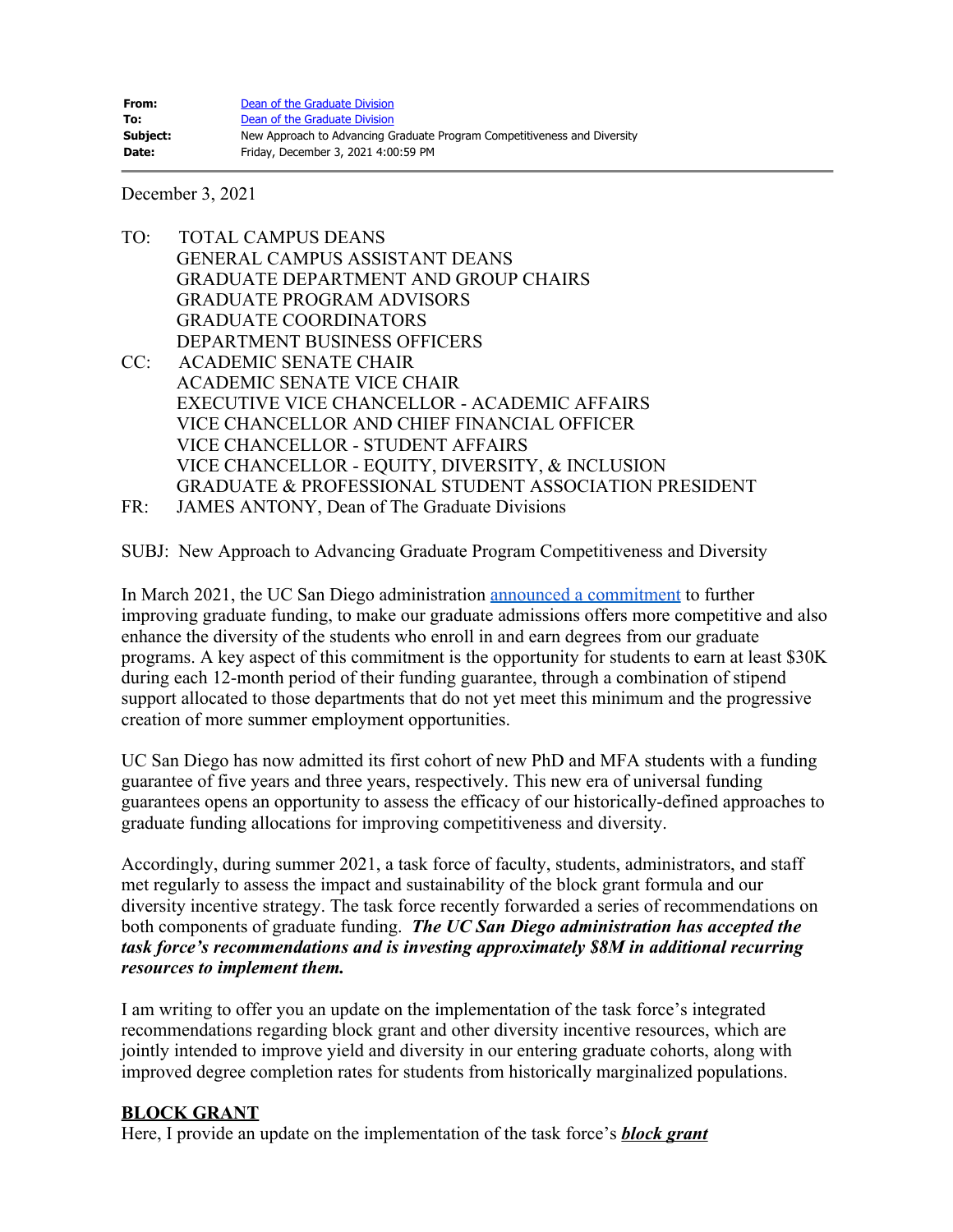### *recommendations, and an announcement of FY 22/23 block grant allocations*.

### **A New Block Grant Formula**

A long-standing goal of graduate funding reform has been to simplify the block grant formula, making it more predictable and transparent. The task force worked to achieve these goals, while also allocating summer stipend resources to departments that do not yet meet the 12-month \$30K stipend minimum.

In its simplest form, the task force's recommended block grant formula for PhD programs with minimal resources is:

*(3 quarters of tuition, fees, and stipend; plus 2 summers of stipend) \* (entering cohort size jointly agreed to by the program and Graduate Division)*

The formula is similar for MFA programs, with the exception that the summer stipend component is for one summer.

#### *Implementation*

While some programs are nearly fully dependent upon the block grant and TA-ships to fund their students, others have access to external resources and have consequently never relied upon the block grant as a primary source of graduate funding. Therefore, the implementation of the new formula will be adjusted to take into account program variation in access to different types of external resources.

Furthermore, as the March 2021 campus-wide announcement ["Additional Investment in](https://adminrecords.ucsd.edu/Notices/2021/2021-3-16-4.html) [Doctoral and MFA Summer Support](https://adminrecords.ucsd.edu/Notices/2021/2021-3-16-4.html)" made clear, new resources to enable a 12-month stipend floor of \$30K are focused on graduate programs where student support has historically been below this amount. Shortly after the campus-wide announcement, School/Division Deans were consulted to confirm which graduate programs already met or exceeded the 12-month \$30K stipend minimum, and which still needed resources to meet this requirement.

Taking the above factors into account, the task force recommended that the implementation of the "3Q+2S \* cohort size" formula be contextually adjusted and that these adjustments be reviewed periodically by School/Division Deans and the Graduate Dean.

### **The upshot is that for FY 22/23 nearly all programs will see a one-time increase in their block grant.**

- For most programs within the Division of Arts & Humanities, the Rady School of Management, and the Division of Social Sciences (except for Psychology, which has historically funded its students above the 12-month \$30K floor), 100 percent of the agreed-upon entering cohort size shall be used as the multiplier in the  $3Q + 2S$  formula in determining the block grant for FY22/23.
- For Psychology, SIO, the Division of Biological Sciences, the Division of Physical Sciences, the Jacobs School of Engineering, and Health Sciences PhD programs, the previous year's block grant shall be augmented by a one-time amount.
	- In addition to the one-time increase, Math and Clinical Psychology shall also receive an appropriate summer stipend component to account for the fact that neither program has historically reached the 12-month \$30K minimum stipend.
- In FY 22/23, nearly all other programs will also receive a one-time increase in their block grant; and HDSI, as a new PhD program, will have an initial level of support and block grant value determined using a methodology to be discussed with that program's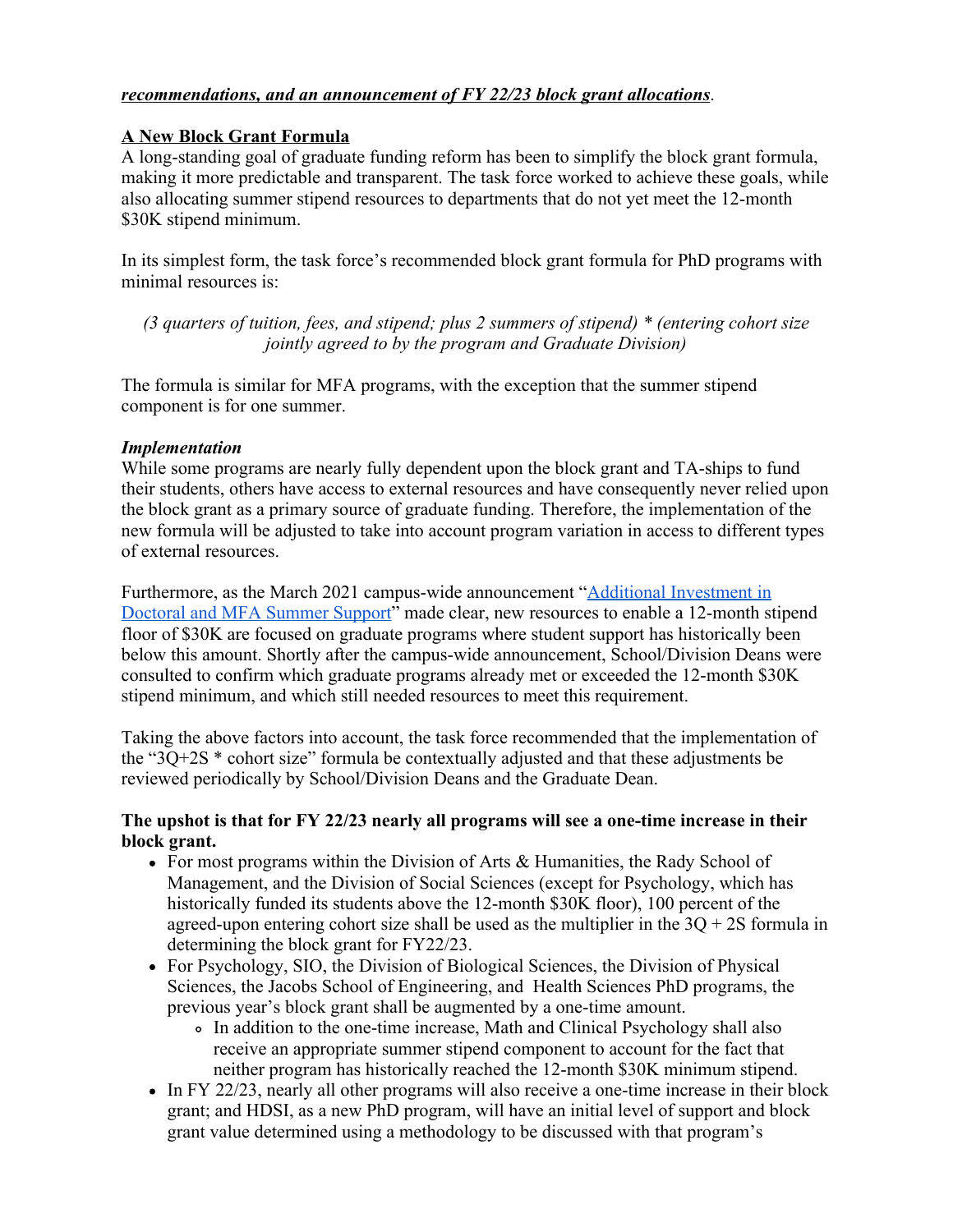leadership.

# *Other Important Notes:*

The following notes govern the implementation of this new block grant formula:

- The Graduate Division will outline basic accountability and reporting requirements at the department and school/division levels.
- Departments can make local decisions about how to spend block grant funds in support of graduate education each year, so long as they meet the obligations of funding guarantees to students. Departments must spend their full block grant allocation on an annual basis.
- The block grant may be adjusted in future years, subject to the availability of funding.
- GSGEI allocations totaling about \$15M per year, which provide substantial relief for non-resident supplemental tuition (NRST), shall continue this year at the current 90% reimbursement value. **Please note that this year-by-year program is subject to annual review.**
- We expect this renewed campus investment in block grant to be strategically deployed by departments and schools/divisions to yield improved rates of enrollment and degree attainment by students from historically marginalized populations.

Finally, in an effort to promote transparency, the FY 22/23 block grant and diversity allocations for all programs will now be posted online, easily reachable from the Graduate Division website. The direct link for [FY 22/23 allocations can be found here](https://docs.google.com/spreadsheets/d/1IQSLyM_4d2YwSedfR8APMxPspG_Cb_gi/edit#gid=472604703).

# **ADDITIONAL RESOURCES AIMED AT IMPROVING DIVERSITY**

Here, I provide an update on the implementation of the task force's recommendations for *resources aimed at improving diversity*. There is also an update on Student Housing Opportunity Recruitment Enhancement (SHORE) slots.

# **Examining the Diversity Recruitment Strategy**

The current diversity strategy has not been examined in many years. Because we have entered an era of universal funding guarantees for all PhD and MFA students, the university has an opportunity to explore the possibility of considering more than just recruitment-only strategies when it comes to advancing diversity. In its conversations, the task force discussed several challenges associated with the historic diversity recruitment fellowship strategy. These included:

- The cumbersome nature of the current fellowship nomination process has placed many departments at a disadvantage when competing for students.
- Some programs receive awards year after year, while others rarely get any awards.
	- The current strategy is almost entirely dependent upon individual disciplines' recruitment cycles and admission yields--if a department is not fortunate enough to yield a student it has nominated for a diversity fellowship then the department receives no diversity monies.
- The recruitment-only focus of the existing diversity strategy limits departmental flexibility to advance diversity in other equally important ways.
	- Many departments wish they had access to funds that would allow them to promote diversity goals using additional strategies that extend beyond recruitment.
- The current diversity fellowship strategy has lacked a dedicated, permanent budget line leading to wide variation, year-over-year, in the number of awards and in spending; and offers no mechanism for aiding our Graduate Council in further incentivizing diversity.
	- A new approach is needed that creates a dedicated, predictable, funding stream for diversity resources that departments can count on, that the Graduate Division can responsibly manage as part of its now-enhanced graduate support budget, and that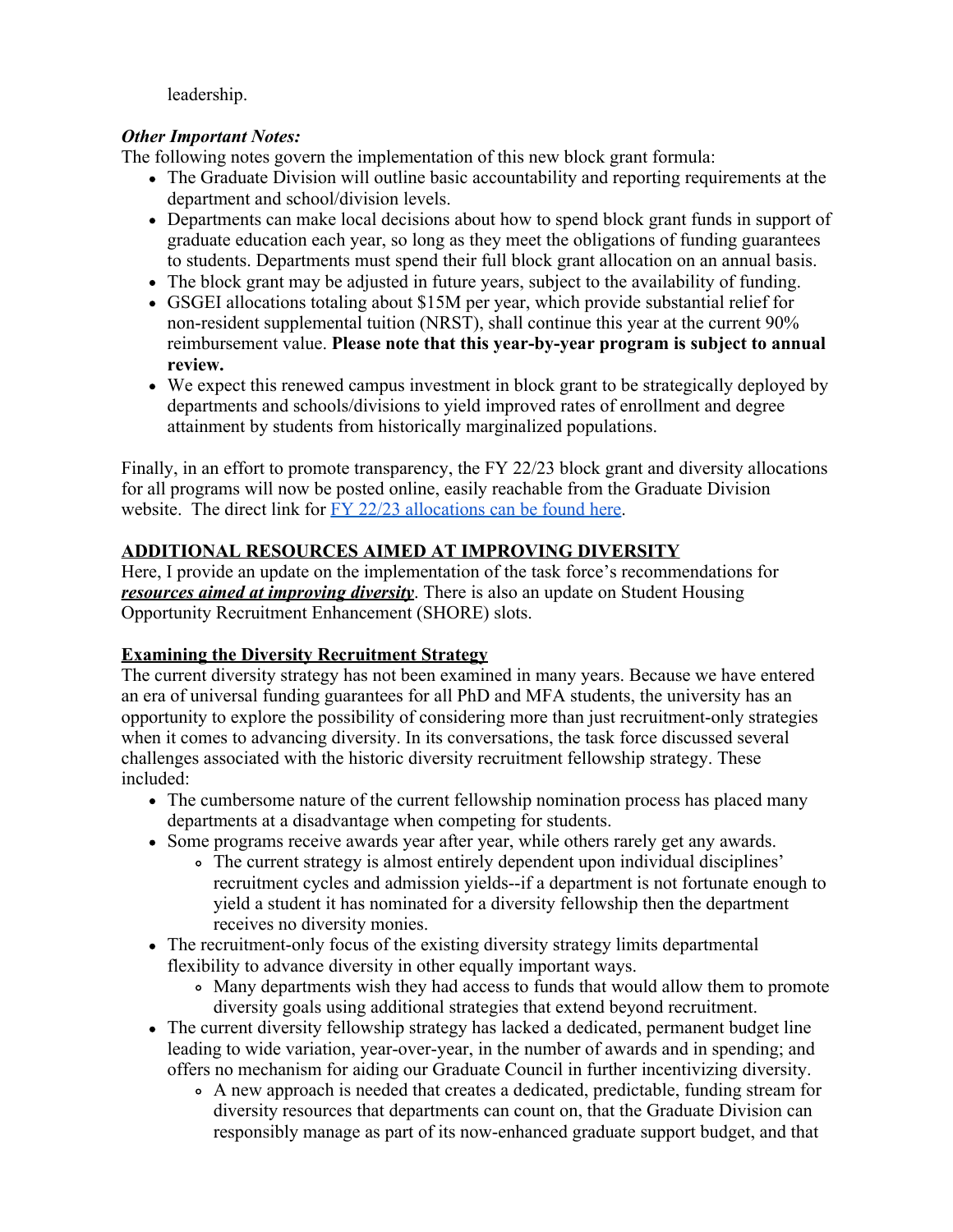gives Graduate Council the ability to help advance diversity goals.

Because each department's diversity goals may differ, defining diversity dollars solely in terms of recruitment fellowships in an era of universal funding guarantees may have been attenuating some departments' ability to reach their diversity goals. The task force recognized the need for greater flexibility. The task force also recognized the utility of a predictable source of diversity incentive money, as opposed to the current strategy which did not guarantee money to any department. The task force recognized the importance of creating a dedicated and predictable line item in the budget specifically for advancing diversity, to support clear tracking of university investments, programs' expenditures, and their impact on diversity in our graduate programs. Finally, the task force recommended providing an additional new mechanism for the Graduate Council to further incentivize measurable progress on diversity within graduate programs,

## **A New Two-Pronged Approach to Advancing Graduate Program Diversity**

The task force recommended a new two-pronged approach to advancing graduate program diversity, in place of the existing diversity recruitment fellowship strategy. Therefore, with the exception of the Tribal Membership Initiative (see notes below), beginning with the current admissions recruitment cycle the Graduate Division will no longer follow the nominationdriven diversity recruitment fellowship strategy of the past. Instead, this new two-pronged approach shall be used:

## *Prong 1: Fixed Allocation of Diversity Incentive Money*

Each department will receive an annual fixed allocation of diversity incentive money that they may use as part of their overall strategy to achieve the university's goals of recruiting, retaining, and graduating an increasingly more diverse graduate student cohort. **For FY 22/23, this amount shall be up to \$30,000.** Departments that offer both the PhD and MFA shall receive one \$30K allocation.

Using the same definition we have always used, diversity resources should be allocated to US Citizen, Permanent Resident, or AB 540 qualified students: *whose presence would enhance diversity to the benefit of the entire campus community. This includes being from a disadvantaged social, educational, or economic background, and/or demonstrating a commitment to diversity and/or being committed to increasing educational access for underrepresented students*.

As has always been true, we ask that diversity resource allocation decisions be made by more than one departmental representative, so as to avoid the possibility that any single individual is responsible for making these decisions. Department chairs should take the lead on designating a group of individuals who will make these decisions, whether it be their admission committee or another group altogether. In order to aid decision making, especially for incoming students, the graduate application will continue to contain prompts that allow applicants to offer information about their contributions to diversity.

Diversity resources should be allocated as direct-to-student aid. Departments may choose what amounts to award, and may spend money on more than one student. The money does not need to be spent on incoming students, although a department is free to do so. However, when allocating resources, departments must adhere to the following spending guidelines, which have been recommended by the task force: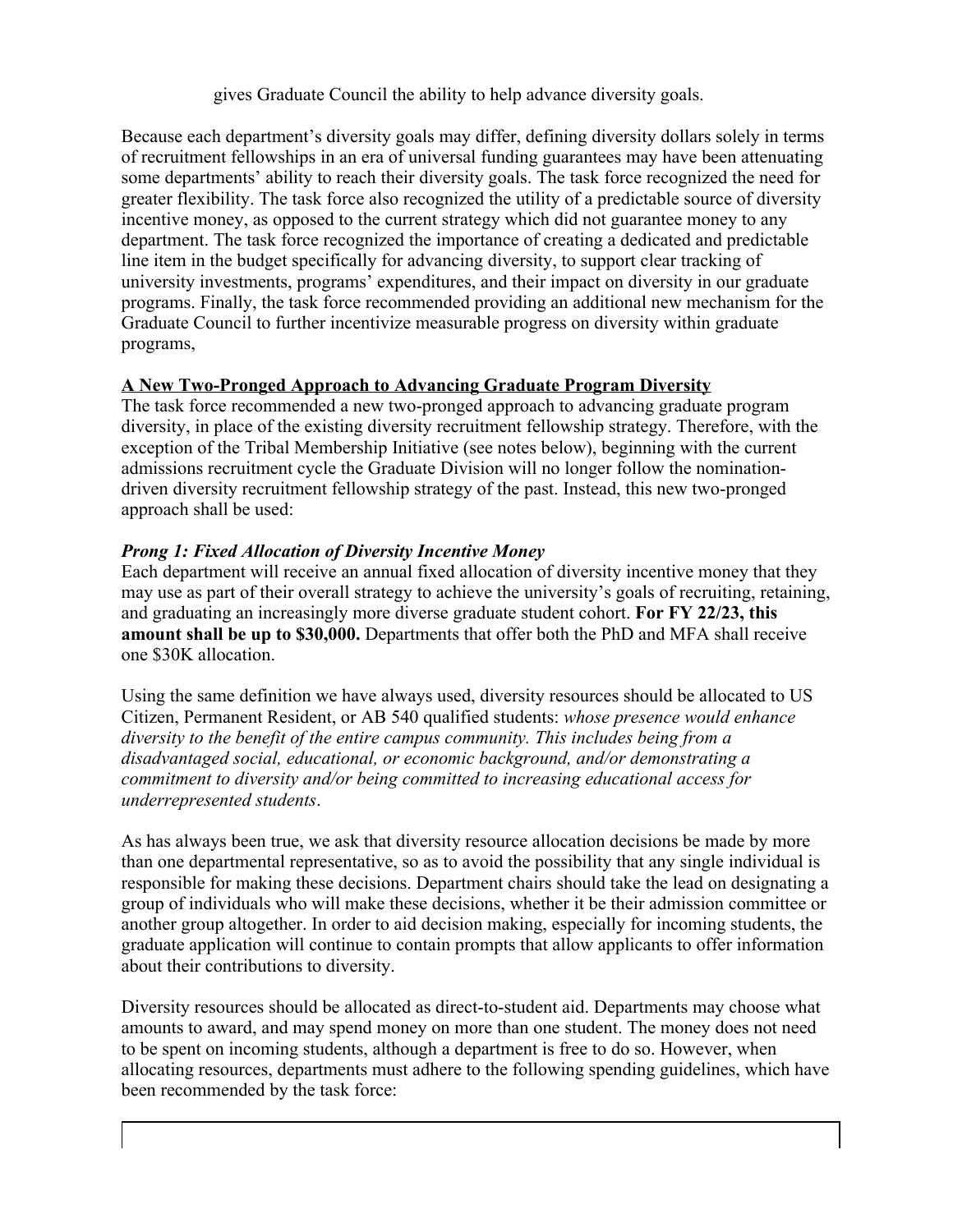# **Spending Guidelines for Diversity Incentive Money**

*This direct-to-student aid may be spent in any of the following ways (specific students must be identified as recipients of specific amounts):*

- to top off the stipend of a student who contributes to diversity
- as additional summer stipend support for a student who contributes to diversity
- as direct admission recruitment support of a student who contributes to diversity; this may include any approach to help yield an accepted student (such as travel to UCSD, or other recruitment support to help an accepted student choose our campus)
- as research support (including conference travel, data collection support, support for archival work, fieldwork support, etc.) for a student who contributes to diversity
- as a partial or full "buyout" from TA responsibilities for a student who contributes to diversity
- to fully or partially match other departmental support for a student who contributes to diversity

*Prong 2: Recommendation--Academic Senate Graduate Council Diversity Incentive Money* One of the strengths of UC San Diego is its robust system of shared governance. The faculty who serve on the Academic Senate's Graduate Council have long held an interest in promoting, and incentivizing, the diversity of our graduate programs. Up until now, however, any recommendations the Graduate Council might have made lacked a means for follow-up.

The task force suggested providing a new mechanism for the Academic Senate's Graduate Council to further incentivize diversity within graduate programs. The task force proposed that, each year, a pool of diversity incentive money (equivalent to 10 percent of the average of the top five departmental block grant allocations) could be held within the Graduate Division to support the Academic Senate's Graduate Council recommendations. The Academic Senate's Graduate Council could make decisions about how to allocate this money and establish expectations for department/school/division reporting and accountability, with the Graduate Division managing the logistics. This proposed recommendation from the task force still needs to undergo formal Senate review before implementation is finalized.

### **Assessment and Accountability**

The fixed allocation of up to \$30,000 in diversity incentive money is offered on an annual basis. Departments must spend the money on an annual basis. No carry forward of diversity incentive monies shall be allowed. The Graduate Division will, at the close of each academic year, ask departments to report how the money was spent, and on whom, and what the demonstrable impact on diversity has been.

The Graduate Division will work with the Academic Senate's Graduate Council, schools/divisions, and departments to periodically assess the impact of this new two-pronged approach, with the first assessment occurring no later than 2025. As clear areas of improvement emerge, we will jointly explore refining the approach.

In an effort to promote university-wide transparency, all block grant and diversity allocations will now be posted online, easily reachable from the Graduate Division website. The direct link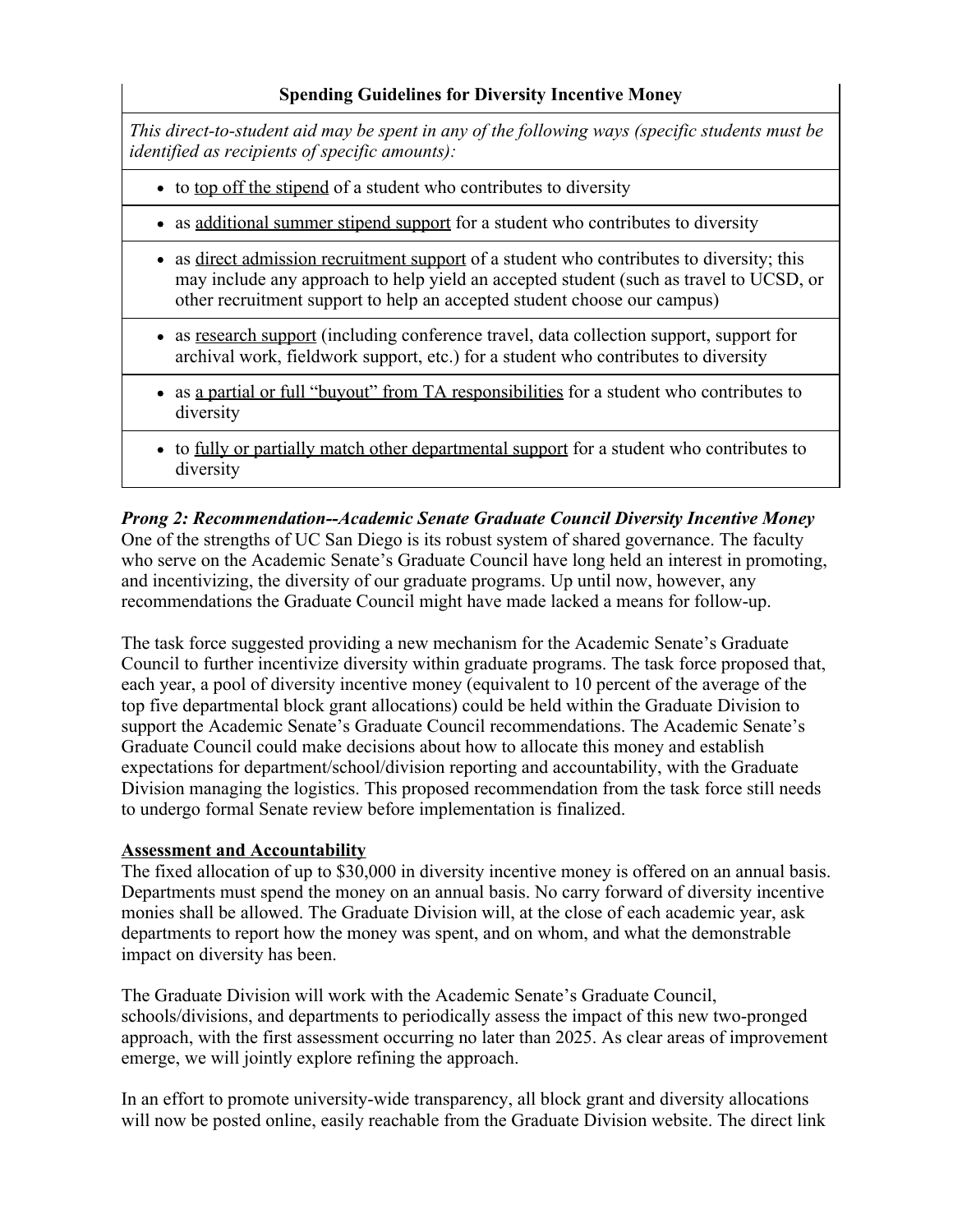### for [FY 22/23 allocations can be found here](https://docs.google.com/spreadsheets/d/1IQSLyM_4d2YwSedfR8APMxPspG_Cb_gi/edit#gid=472604703).

#### **Retaining the Names and Honoring Prior Commitments**

The task force recognized the value to a student when they received a named award. Therefore, in allocating funds to departments, the Graduate Division will designate some funds with the honorifics "Cota Robles Fellowship" and/or "San Diego Fellowship," and/or other honorifics that are developed over time.

Another existing competitive nomination-driven fellowship program--the Tribal Membership Initiative (TMI)--will continue as single-year awards with the possibility of renewal. The Graduate Division is able to use endowment resources to support this award. These endowment resources presently enable us to offer a maximum of five TMI fellowships per year.

UC San Diego looks forward to raising additional money to support further growth in named awards promoting diversity in graduate education.

Please note that any previously-awarded diversity fellowship commitments will be honored. Both the Graduate Division and departments shall meet their commitments to students who received past awards, according to the offer letters received by those recipients.

#### **Student Housing Opportunity Recruitment Enhancement (SHORE) Slots**

SHORE slots are multi-year housing guarantees (maximum 6 years) intended to be used as recruitment incentives that aid departments in advancing their diversity goals. HDH annually allocates 200 SHORE slots to the Graduate Division, and slots will continue to be proportionally allocated to programs based on the previous year's Fall quarter doctoral and MFA population size. A maximum of 10 slots shall be allocated to any one program, and slots will continue to be allocated to programs that offer only masters degrees. Further details on the SHORE program, along with final allocation numbers, will be shared at the annual Graduate Coordinator's SHORE Luncheon in Winter quarter.

As a reminder, the Graduate Division expects departments to prioritize the awarding of their SHORE slots in ways that demonstrably advance diversity, such as offering these slots to students who contribute to diversity, those who are from financially disadvantaged backgrounds, and those who are first-generation. To that end, graduate programs may continue to offer any of their allocated SHORE slots to students who receive any of the above-described Cota Robles or San Diego diversity incentive monies.

In closing, we thank the task force for their hard work and thoughtful recommendations. We look forward to seeing these integrated changes to graduate funding enhance the competitiveness of our admissions packages, the yield of students, and our ability to promote access, inclusion, and success for students from groups that have long been underrepresented in the academy.

*UC San Diego occupies the un-ceded territory of Kumeyaay Nation. Today, the Kumeyaay people continue to maintain their political sovereignty and cultural traditions, and are vital members of the San Diego community. We acknowledge their great contributions to the region and the university's responsibility to honor and serve this community.*